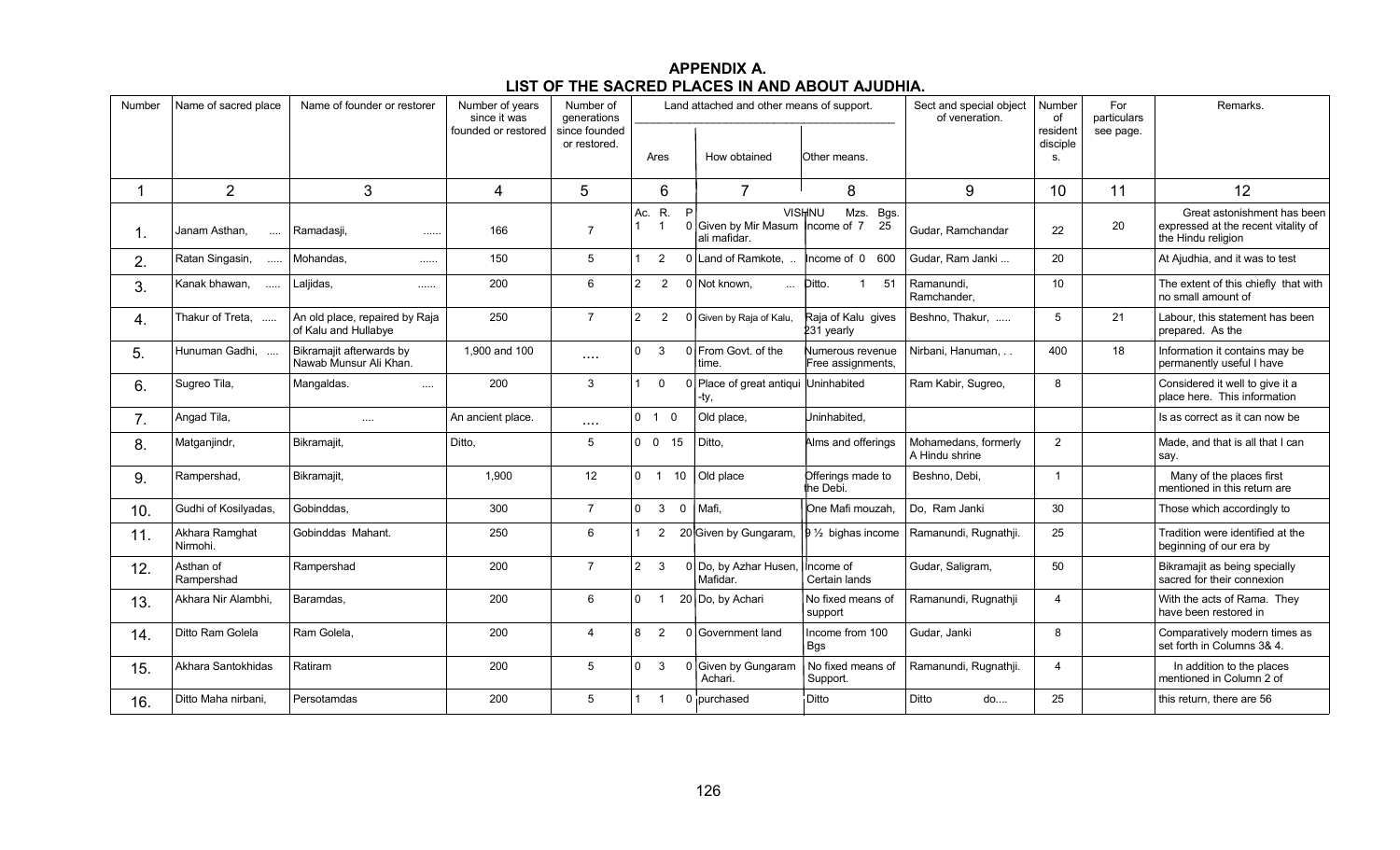| Number | Name of sacred place             | Name of founder or restorer | Number of years<br>since it was | Number of<br>generations      |                            |                  | Land attached and other means of support. |                                                  | Sect and special<br>object of veneration. | Number<br>of          | For particulars<br>see page. | Remarks.                                                                               |
|--------|----------------------------------|-----------------------------|---------------------------------|-------------------------------|----------------------------|------------------|-------------------------------------------|--------------------------------------------------|-------------------------------------------|-----------------------|------------------------------|----------------------------------------------------------------------------------------|
|        |                                  |                             | founded or restored             | since founded<br>or restored. | Ares                       |                  | How obtained                              | Other means.                                     |                                           | resident<br>disciples |                              |                                                                                        |
|        | 2                                | 3                           | 4                               | 5                             | 6                          |                  | $\overline{7}$                            | 8                                                | 9                                         | 10                    | 11                           | 12                                                                                     |
| 17.    | Ditto<br>Digambari,<br>$\cdots$  | <b>Balramdas</b><br>1.1.1.1 | 200                             | 9                             | R.<br>Ac.<br>2<br>$\Omega$ | P<br>$\mathbf 0$ | by Achari                                 | <b>VISHNU</b><br>Mzs. Bgs.<br>Income of 126 Bgs. | Ditto<br>do                               | 15                    |                              | tanks and ponds which are<br>held sacred by the pilgrims<br>who visit Ajudhia-I detail |
| 18.    | Asthan Parsotamdas,<br>Achari    | Ganga Ram,                  | 200                             | $\overline{7}$                | 3<br>$\mathbf{1}$          | $\mathbf{0}$     | Mafi                                      | ,  77 Bighas Mafi                                | Achari, Sriman<br>Narain                  | 20                    |                              | them here.                                                                             |
| 19.    | Ditto Sunkhar                    | Ragho, Bikramajit<br>.      | 200                             | $\overline{4}$                | $\Omega$<br>$\overline{1}$ |                  | 20 Nazul,                                 | No fixed means of<br>support                     | Parmahns.<br>Rugnathji                    | 15                    |                              | I Lachhman kund, 2<br>Besist kund, 3 Bamdeo kund,                                      |
| 20.    | Ditto,<br>ditto                  | Ditto,                      | Ditto                           | 5                             | 3<br>$\Omega$              |                  | 0 Purchased                               | <b>Ditto</b>                                     | Ditto                                     | 12                    |                              | 4 Sagar kund, 5 Chakar                                                                 |
| 21.    | Ditto of Bawanji,                | Mahant Jankidas             | 200                             | $\overline{7}$                | $\Omega$<br>$\overline{2}$ |                  | 0 By Acharji                              | Income of one<br>mouzah                          | Achari, Rugnath ji.                       | 5                     |                              | Tiruth 6 Byram kund, 7<br>Hanuman kund 8 Sunkhar                                       |
| 22.    | Ditto of Ambardas                | Haridasii<br>$\sim$         | 150                             | 5                             | $1 \quad 1$                |                  | 0 Place of great antiqu-<br>itv           | Do., of 3 chaks<br>and<br>100 Bighas             | Gudar, do,                                | 16                    |                              | 9 Agna kund 10 Chir Sagar<br>(Kheronia) 11 Ugarsar 12<br>Dhaneja sagar 13 Betarni      |
| 23.    | Ditto of Kowariaji               | Bhugwandas,                 | 150                             | 5                             | 100                        |                  | Purchased for Rs. 25                      | Do., of 650 Bighas<br>Mafi                       | Srisumpda, Janki-<br><b>Burlb</b>         | 20                    |                              | 14 Suraj kund 15 Rut kund<br>16 Ram kund 17 Ruthia                                     |
| 24.    | Ditto of Rae Burkat              | Rugnathdas                  | 150                             | $\overline{4}$                | 0 <sub>2</sub>             | $\Omega$         | Given by Gungaram                         | Mafi in<br>Pachhimrath                           | Ramanundi. Sri<br>Kishon                  | 8                     |                              | 18 Punhad 19 Bharat kund<br>20 Barun, 21 Nirmali kund                                  |
| 25.    | Mandir Narainon<br>Lachhmanghat. | Pande Kishon Dut            | 150                             | $\overline{4}$                | 0 <sub>1</sub>             | $\mathbf 0$      | Do, by Nawab                              | 3 Mouzahs 80<br><b>Bighas</b>                    | Ramanji sampda<br>Luchhman.               | 25                    |                              | 22 Jamthara 23 Mahabra, 24<br>Pichas Mochan 25 Ganesh                                  |
| 26.    | Manoharji-ka-asthan,             | Madhodas,                   | 150                             | $\overline{7}$                | $\Omega$<br>$\mathbf{3}$   |                  | 0 Purchased,                              | 1 Do, 500 do.                                    | Achari, Ramjanki                          | 16                    |                              | Kund, 26 Bidya kund 27 Sita                                                            |
| 27.    | Asthan Sarjudas,                 | Aiudhiadas                  | 125                             | 5                             | $\Omega$<br>2              |                  | 0   Mafi given by<br>Government           | Offerings at the<br>shrine                       | Sri sampda,<br>Rughnathji                 | 5                     |                              | Kund, 28 Khajua kund, 29<br>Datwan kund. 30 Pahum                                      |
| 28.    | Ditto of Madkurya                | By few of his disciples.    | 125                             | $\mathbf{3}$                  | $\Omega$<br>$\mathbf 0$    |                  | 24 Ramgolelaji                            | Income from 50 K<br>Bighas.                      | Gudar, Ram Janki,                         | $\overline{4}$        |                              | Kund 31 Dasrath kund, 32<br>Kosilya kund, 33 Somintra                                  |
| 29.    | Ditto of Birkat Nasti,           | Khatris of Punjab,,         | 125                             | $\overline{4}$                | $2 \quad 2$                |                  | 0 Not known,                              | Some Mafi in<br>Gondah district                  | Ramanundi, Sri<br>Kishon.                 | $\overline{7}$        |                              | Kund, 34 Kakai kund, 35<br>Durga kund 36 Bilhar, 37 Na-                                |
| 30.    | Ditto of Paltudas,               | Paltuparshad, ,             | 125                             | $\overline{4}$                | $2 \quad 1$                |                  | 0 Ditto                                   | Some land in<br>parganah<br>Pachhimrath          | Satnami, Samadh,                          | 25                    |                              | Ndgram, 38 Satrahan kund,<br>39 Jeta kund 40 Sugreo<br>kund, 41 Sriram kund, 42 Bh-    |
| 31.    | Ditto of Raghodas                | Raghodas,<br>$\cdots$       | 125                             | 5                             | $\overline{2}$<br>$\Omega$ | $\overline{0}$   | Purchased                                 | Some Mafi                                        | Odasi, Ramjanki                           | 8                     |                              | Abhikhan kund, 43 Indarki                                                              |